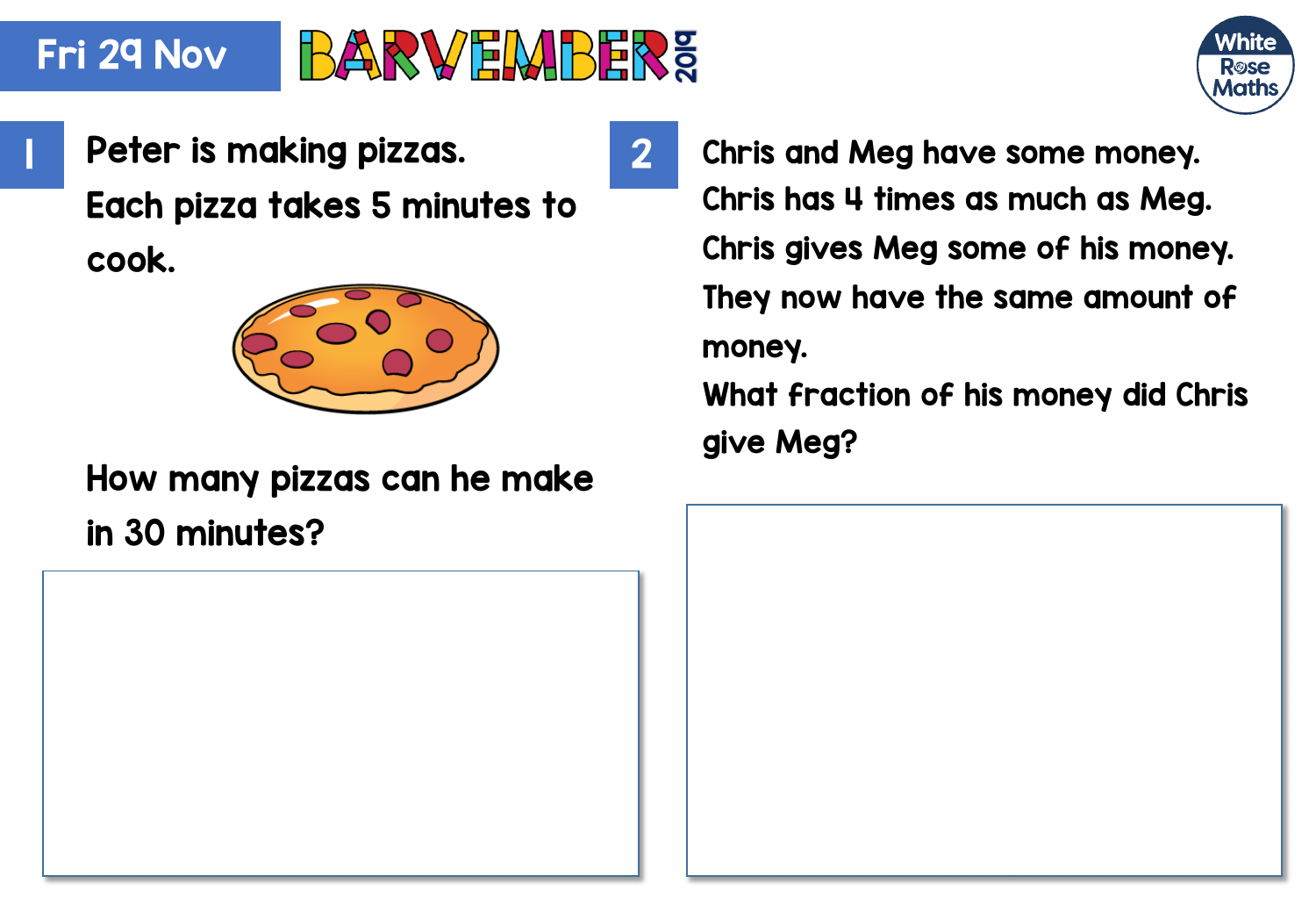### Fri 29 Nov

# **BARVEMBERE**

 $A_{\sqcap}$   $C$ 

B



people who preferred 3 films.

55 people preferred film A.

45 more people

preferred film B than

preferred film C.

How many people preferred film B?

 $3$  The pie chart shows the number of  $\begin{array}{|c|c|} \hline \textbf{1} & \textbf{J} & \textbf{u}\textbf{g} & \textbf{A} & \textbf{C} & \textbf{M} \textbf{d} & \textbf{M} & \textbf{M} \textbf{g} & \textbf{M} \textbf{g} & \textbf{M} & \textbf{M} \textbf{g} & \textbf{M} & \textbf{M} \textbf{g} & \textbf{M} & \textbf{M} \textbf{g} & \textbf{M} & \textbf{M} \textbf{g} & \text$ jug B.

> 250 ml of juice is poured from jug A to jug B.

The ratio of juice in jug A to jug B is

now 5 : 2

How much juice was in the second jug at the start?